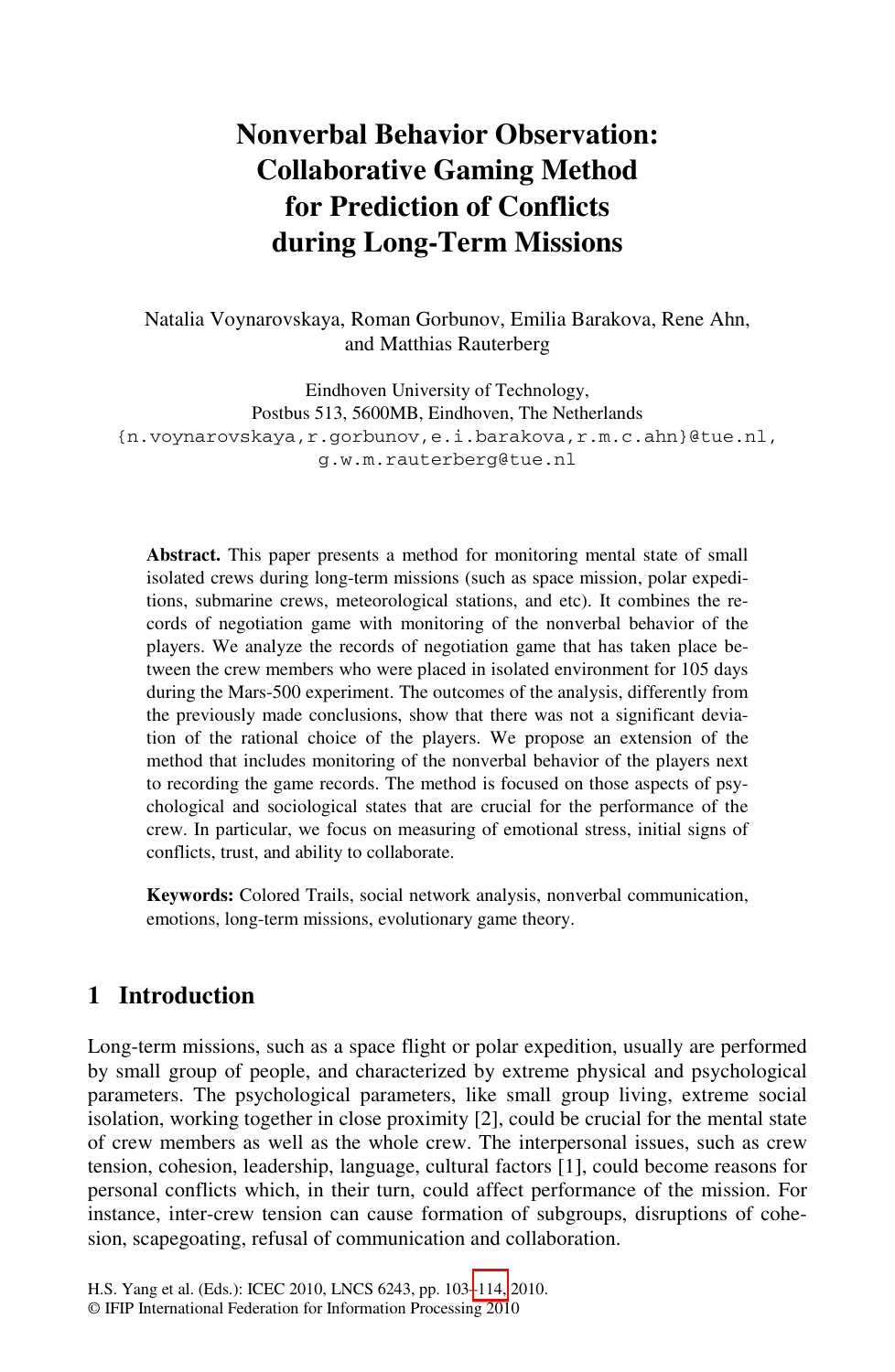For measuring, prediction and prevention of the above mentioned problems, it is crucial to have methods for automatic monitoring of psychological and social states in the group. The psychological states of the crew members, as well as different aspects of interpersonal relations, have been assessed using different approaches. In the current study we combine three approaches: strategic multiplayer game, [8, 11], techniques for automatic monitoring of nonverbal behavior [16,17,18,21,22,23], and self assessment based on questionnaires [12,13,14,15]. In this way we are aiming to overcome limitation of every component and develop a self consistent and comprehensive technique for monitoring intra- and inter-personal state of the crew members.

## **2 Related Work**

The first concept of the AMHA project has been done within Mars-500 experiment for 105 days isolation [4, 5, 6, 7]. In 2004 the Institute for Biomedical Problems (IBMP) in Moscow and the European Space Agency have started to plan a full-scale ground based simulation of a manned mission to Mars. Such a full scale mission requires between 520 to 700 days of isolation. Referring to the lower end of this time frame the initiative was named Mars-500.

The goal of the Mars-500 study is to gather data, knowledge and expertise required to prepare a real mission to Mars. Hence, all key peculiarities expected to be present during future missions to Mars are reflected: ultra-long duration, need for autonomy, affected communication due to signal delay, and limited stock of expendables.

This ensures that psychological and physiological impacts of isolation through such an extended period of time are observed as close to reality as possible. A crew of six candidates (four Russians and two from EU countries) are sealed insight the facilities of the Institute for Biomedical Problems in Moscow. An initial 105-day isolation period took a place in spring of 2009. The present concept is going to be tested in the full 520-day study, which has launched at the  $3<sup>rd</sup>$  of June, 2010.

The Mars-105 experiment presents the crew members encountered in strategic game interactions while data is being gathered about their interpersonal dynamics.

## **2.1 Evolutionary Game Theory and Colored Trails Game**

In this project, we explore the use of strategic multi-player games to alleviate stress, and more importantly as an unobtrusive tool to monitor the mental capacity of astronauts as well as the development of different social interaction patterns within the crew. We are primarily interested in games that feature the following properties:

- Simple enough for analysis
- Rich enough to reflect features of real life interactions
- Grounded in a situated task domain
- Strategic (i.e. partial information that promotes reasoning)
- Suited to measure social factors such as fairness

We are also interesting to produce data, which directly involve interpersonal relation and, as a consequence, can be interesting to monitoring social atmosphere in the crew.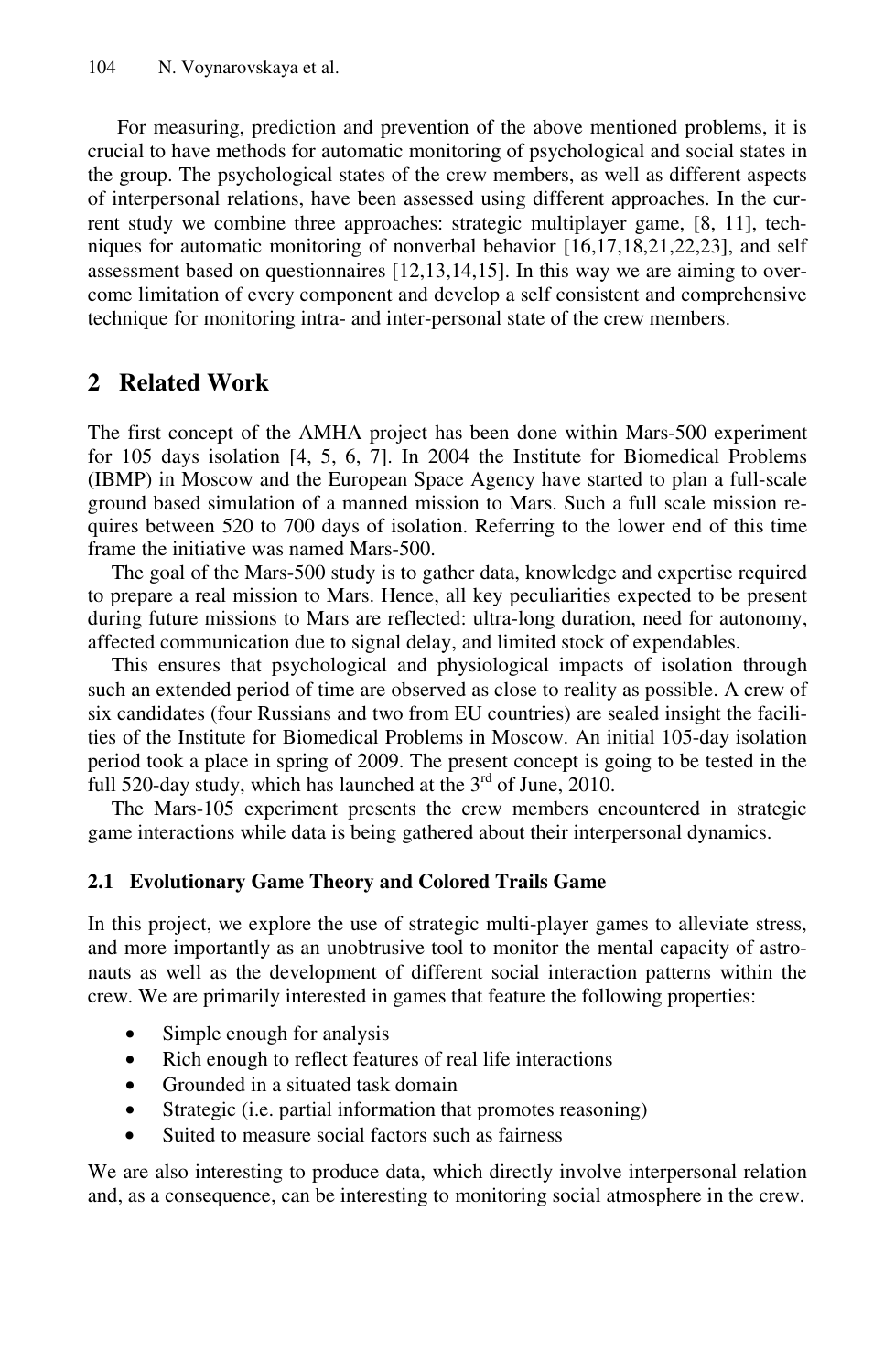As such a tool, we used a three-player negotiation variation [25] of the Colored Trails framework developed at Havard University [24]. The Colored Trails game is played on a board of colored squares. One square is designed as a "goal square". Each player has a piece on the board and possesses a set of chips in colors chosen from the same palette as the squares of the board. To move his own piece into an adjacent square a player must turn in a chip of the same color as the square. Chips can be exchanged by the players if a mutual agreement is reached. The goal of the game is to move your own piece as close to the goal square as possible using as less chips as possible. Distance to the goal is more important than number of chips left after the move.



**Fig. 1.** Colored Trails Game

#### **2.2 Data Analysis of Mars-105 Experiment**

Design of the presented monitoring system is based on our previous analysis of the data obtained in the MARS-105 experiment. In particular behavior of Responders was analyzed. Situation, in which a responder needed to make a decision, was described by two numbers: how the Responder can improve his/her payoff by accepting the first offer and how he/she can improve his payoff by accepting the second offer. This description of the situation is a simplification because other factors can influence the decision of the Responder (for example what other players will get as a result of his/her decision or how good are the available offers in comparison with the offers which could be proposed). However, the two selected parameters are the only factors, which are determining behavior of the Responder and showing if the player's behavior is totally rational. So, the mentioned two parameters can be used to check how rational the behavior of Responder is. This check is important because any deviation from the rational behavior can potentially be an indication of psychological preferences or other interpersonal relations.

On the Figure 2 is shown the behavior of one of the Responders. The x- and y-axis correspond to the improvement of the payoff which can be achieved by accepting the first and second offers, respectively. So, generally speaking, every point in the plot represents a particular situation in which the given Responder needed to make a choice. The color of the point indicates the choice which was made. The red/blue colors mean that the first/second offer was accepted. The green color means that the both offers were rejected.

The space on the graph is divided into three different regions. If a responder is totally rational, every region should only contain points of one corresponding color.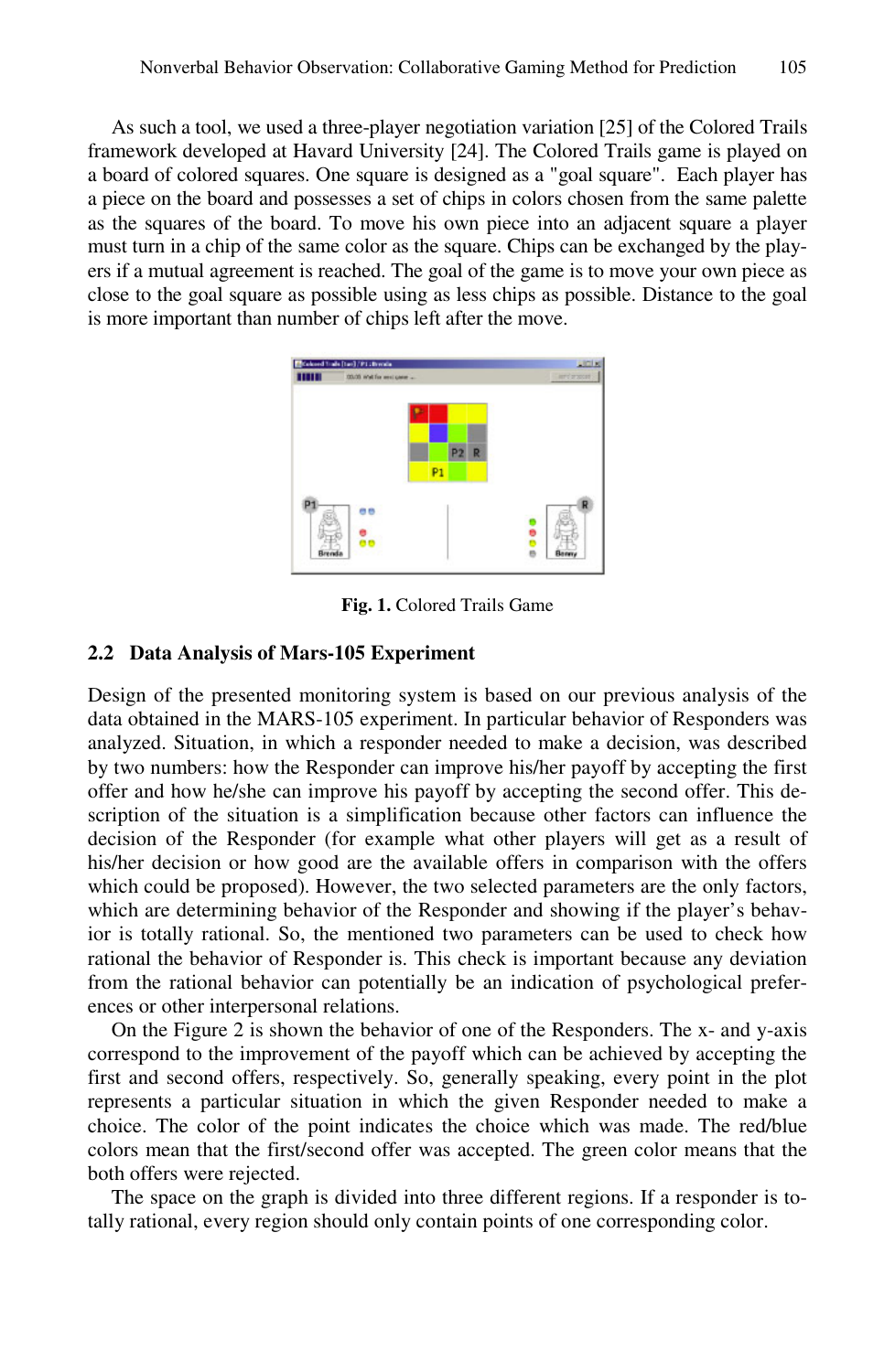

**Fig. 2.** Dependence of the behavior of one Responder on the accepted offer

For examples, if both offers worsen the payoff of the responder (the left bottom region) than both offers should be rejected (green points). The right-bottom region means that the first offer is better than the second one and it improves the payoff of the responder (so, in this case the first offer should be accepted (red points)). In the third region (left-top) the second offer should be accepted (blue points).

## **3 Method**

### **3.1 Design Concept**

Based on the previous AMHA design, the study of the Colored Trails game performed during MARS-105 [4, 5, 6, 7] and data analysis, presented in previous section and [4], we lay down conditions and requirements to extend the rules of the game, and experiment by itself.

To build the AMHA concept model, firs of all, we defined the parameters, which are crucial for successful communication and collaboration, such as stress level, pleasure, trust, dominance, and etc. Furthermore, we defined a personal mental state and interpersonal relationships as two main components of the crew mental health. The combination of different techniques is required to assess different aspects of the psychosocial states as well as to perform cross validation and correct interpretation of the collected data (see Figure 3).



**Fig. 3.** AMHA conceptual model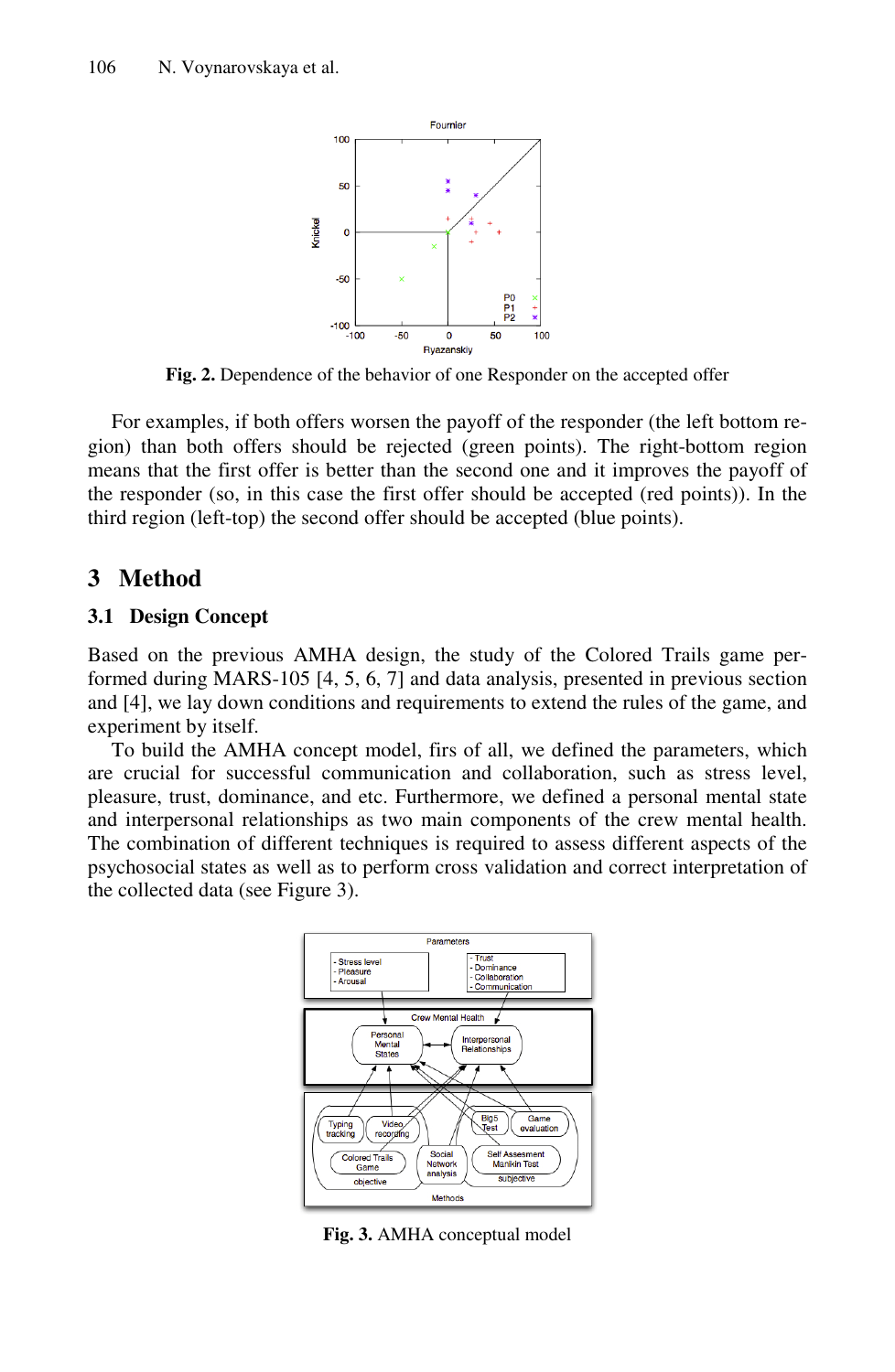Usage of questionnaires for a self assessment is important component of our design, since crew members can provide explicit information about their psychological states and interpersonal relations in the crew. This information is important for interpretation of the game results in terms of perception of psychosocial state of the crew.

### **3.2 Generalization of the Colored Trails Game**

For the MARS-500 experiment we have proposed a generalization of the Colored Trails game. In the new version of the game every user plays as Proposer. Moreover, in contrast to the previous version of the game, Proposers are free to choose a player (Responder) whom he/she wants to offer a chips exchange. As a consequence of these modifications, two or three players will play the Responder role in the second stage of the game.

The game flow has four phases.

1. Choosing a partner

In this phase each player is choosing a partner for the current session.

2. Proposition phase

In this phase, each player, acting as a Proposer, can offer a chips exchange to his adversary. The Proposer's and his Adversary chips are always located on the left and right hand side of the window, respectively. On the same screen the player can see the game overview.

3. Response Phase

In the Response Phase, each player plays as a Responder. After evaluation of the situation he can stay with his own proposal, or accept a proposal from another player, if it is available. If he accepts a proposal from another player, his own proposition is canceled.

4. Scoring

The final evaluation is fully automatic; players do not need to act in this phase. The game server automatically computes the best possible sequence of moves for each player and assigns personal scores. Points are calculated as follows. For reaching the goal location a player receives 125 points. If he does not reach the goal, 25 penalty points are subtracted for every square between the goal and the player's position. In addition, for every chip the player has not used, he receives 10 extra points.



**Fig. 4.** Screenshot of Colored Trails Game, Response Phase used for 520days isolation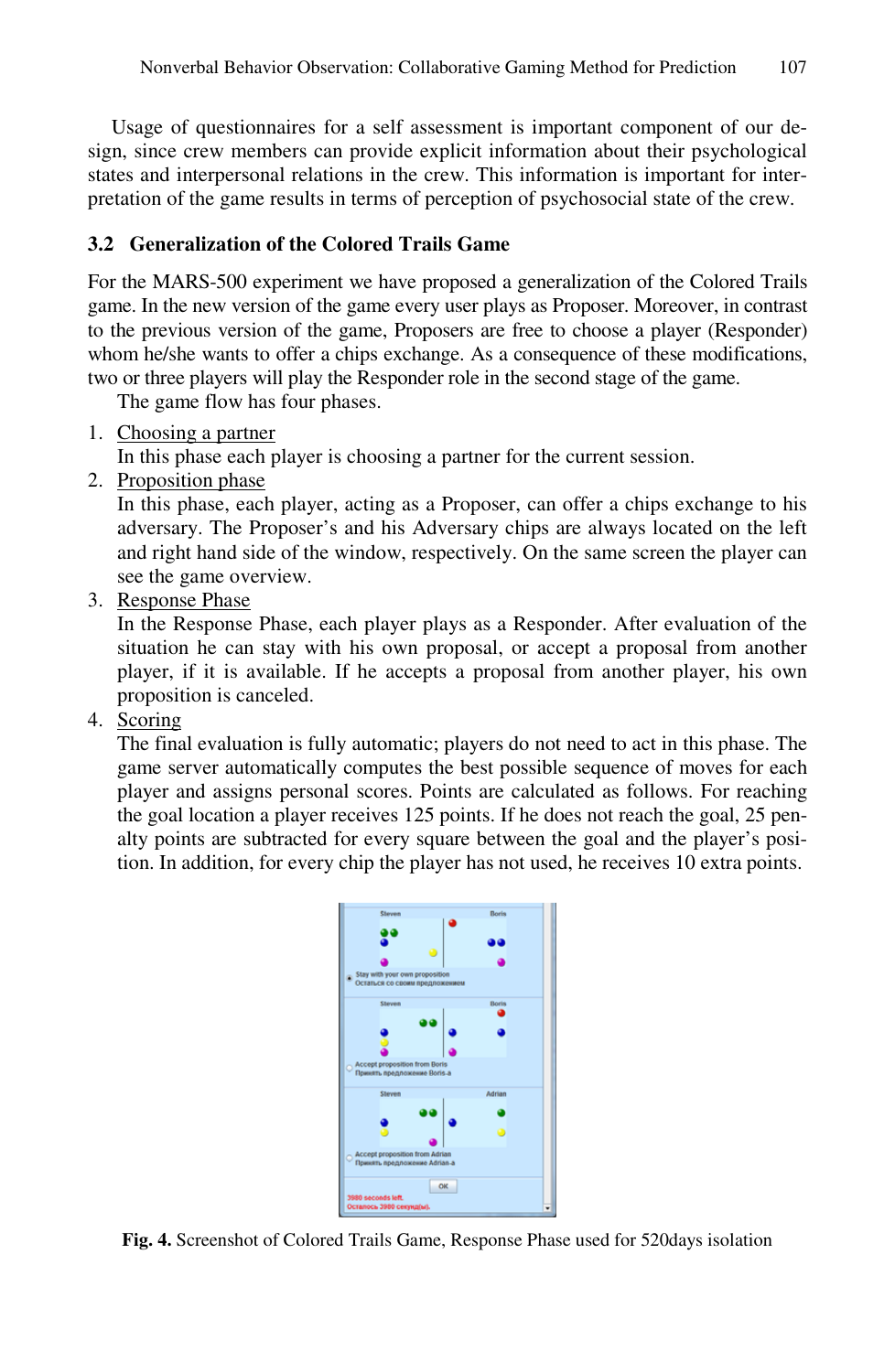The introduced modifications provide several advantages.

First, we increased number of Proposer per game (from 2 to 3) and, as a consequence, we get more data about the behavior of Proposers.

Second, we increased the number of Responders (from 1 to 2 or 3). This way more information about behavior of Responders can be collected.

Third, we increased the variety of situations in which Responders can be. In particular, Responders have to choose from different number of offers coming from Proposers which are in different situations.

Forth, based on the analysis of the previous experiment, we added a phase at the game, which is aimed to assess irrational preferences of the players. At this stage, when each player is choosing a partner for a current game, player's behavior can not be based on rational thinking about state of the game.

We also designed the Colored Trails Questionnaire that is aimed to define which strategy each player has kept. The players are asked to fill it in after eacj gaming session.

In addition to the previous experiment we combine the usage of the negotiation game with direct monitoring techniques of the nonverbal behavior of the subjects. In that way we want to study if our conclusions about user's persistence of the game and other player can be confirmed by the direct measurement methods. In particular, the monitoring techniques can be used to detect if players are satisfied or not with offers from other players as well as decisions made by the Responders.

#### **3.3 Self Assessment Techniques**

Self assessment is an important component of mental health assistant since subjects can explicitly provide needed information about intra- and inter- personal states.

#### **3.3.1 Big 5 Test**

One of the intentions of our experiment is to find a relation between observed dynamics of the interpersonal relations with psychological parameters of the crew members. Such a relation could help us to generalize the behavior observed in particular crew and to predict, in this way, relations in groups consisting of members of similar psychological types.

At the baseline of the experiment, we are collecting data, which could give us the psychological characteristics of participants about personality and collaboration patterns at the same time. This data we can be used as a reference point in the future data analysis. For this purpose we are using the Big 5 Test [12].

The Big Five model is considered to be one of the most comprehensive, empirical, data-driven research findings in the history of personality psychology. Over three or four decades of research, these five broad factors were gradually discovered and defined by several independent sets of researchers.

To address the need for a short instrument measuring the prototypical components of the Big Five that are common across investigators, the Big Five Inventory (BFI) has been constructed [10]. The 44-item BFI was developed to represent the prototype definitions developed through expert ratings and subsequent factor analytic verification in observer personality ratings. The goal was to create a brief inventory that would allow efficient and flexible assessment of the five dimensions when there is no need for more differentiated measurement of individual facets.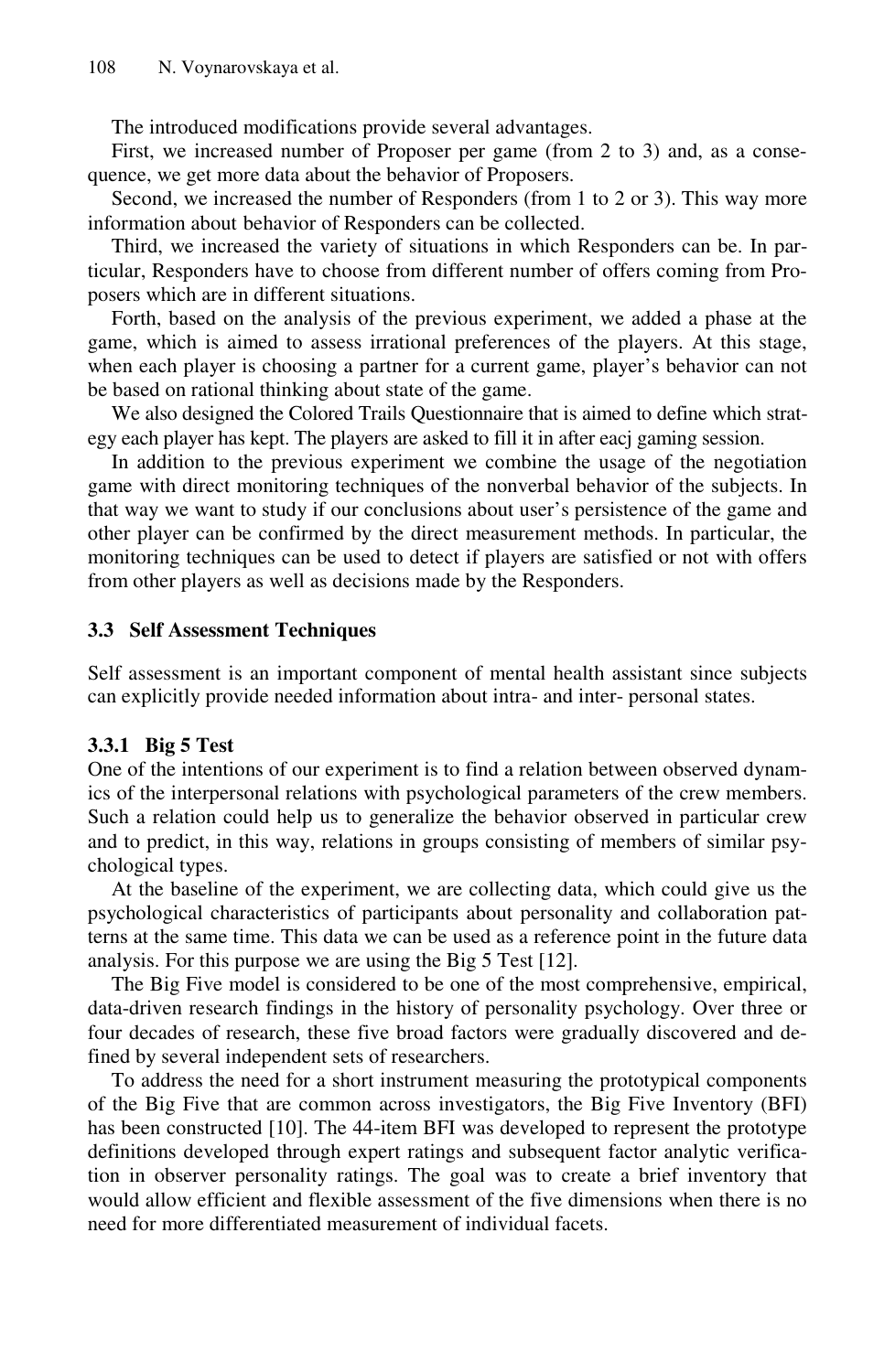For our study the results of this test are used to build a Social Network Model, and use it for the further data analysis in terms to compare and find a correlation with the Social Network Model, that we would have from records of the game.

#### **3.3.2 Self Assessment Manikin (SAM) and Cognitive Task Load**

To assess the emotional parameters during the game, players will be asked to fill in the questionnaires (see Figure 5).



**Fig. 5.** Colored Trails workflow

For emotional state assessing of the participants, we are using the Self-Assessment Manikin test. The Self Assessment Manikin (SAM) Test was introduced in 1985 by P.J.Lang. It offers the ability to avoid the verbal expression of the emotion assessment, so it establishes a quick and easy to use experimental procedure [13, 14].

Usage of this technique has few advantages. The test is well established, it's aimed for the main and basic parameters, but the results are full enough for analysis. And it's simple and intuitive to perform, which is crucial for our design.

The test assesses the follow emotional states: valence (pleasure), arousal (activity level), dominance (control in the situation).

Cognitive load theory has been designed to provide guidelines intended to assist in the presentation of information in a manner that encourages learner activities that optimize intellectual performance. At the end of each game, the participants are asked to fill out a Cognitive Task Load (CTL) Questionnaire (apart the SAM Questionnaire).

Within the CTL we assess: level of information processing, task-set switches and time occupied.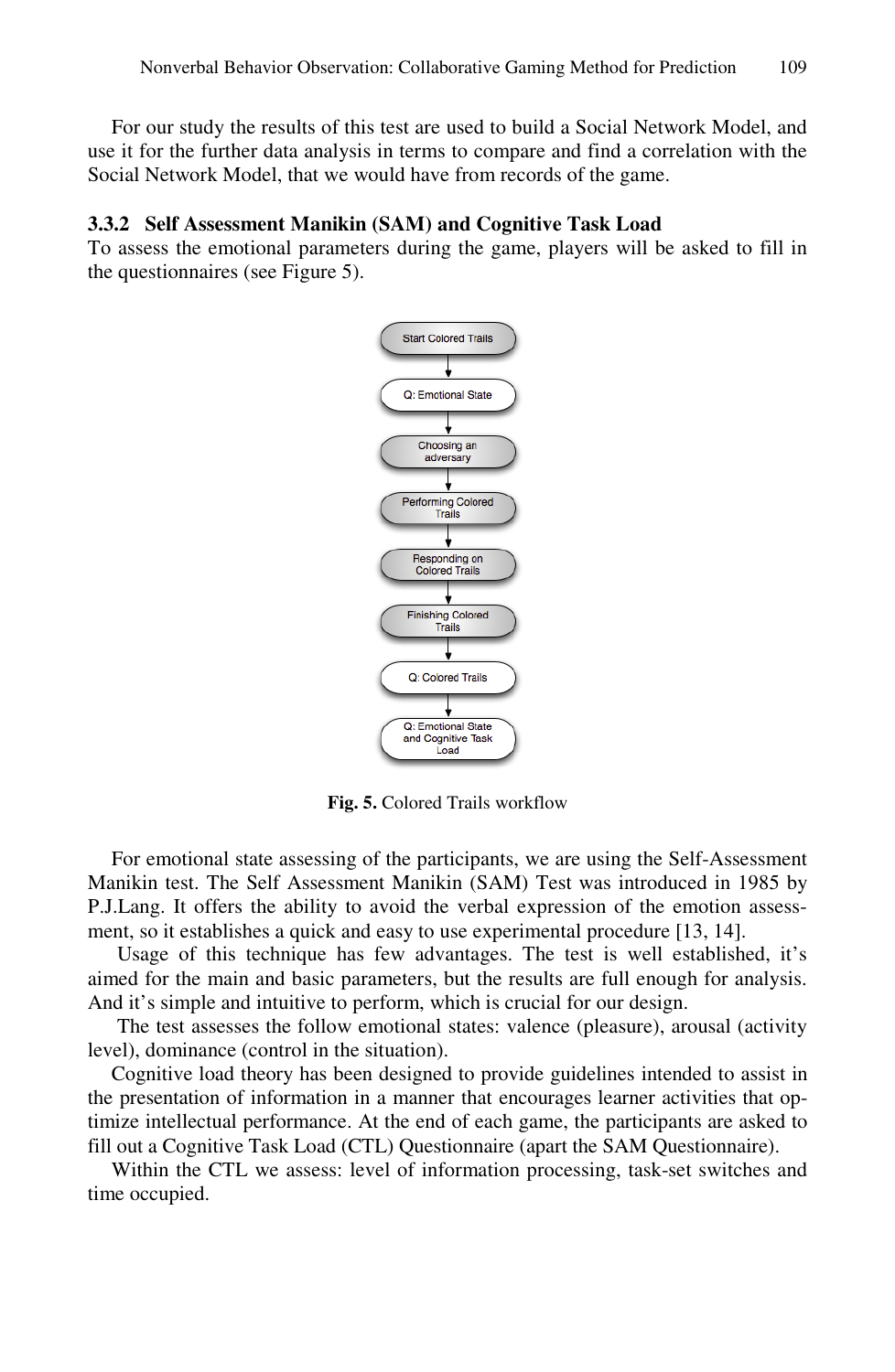

**Fig. 6.** SAM Questionnaire



**Fig. 7.** CTL Questionnaire

Analysis of the SAM before and after each game will show how game could affect an emotional state of the player. Also it would allow us to analyze the correlation between an emotional state of the player and his/her strategies of playing.

### **3.4 Measuring Nonverbal Behavior**

Automatic monitoring of face expression, voice intonation and body movements were proven to be useful techniques for monitoring of emotional states of subjects. These techniques are important since humans naturally express their emotions throw nonverbal behavior.

In our study we use records of facial expressions during the time people are playing the Color Trails Game. Facial expressions give important clues about emotions. In contrast to self assessment techniques, the tracking of nonverbal behavior provides information about emotions and psychological state unconscious. It would allow us to get more objective data compare to results of questionnaires.

Using the software for analysis video (like Visual Recording by University of Amsterdam), we would be able to quantify the 6 main emotions [9].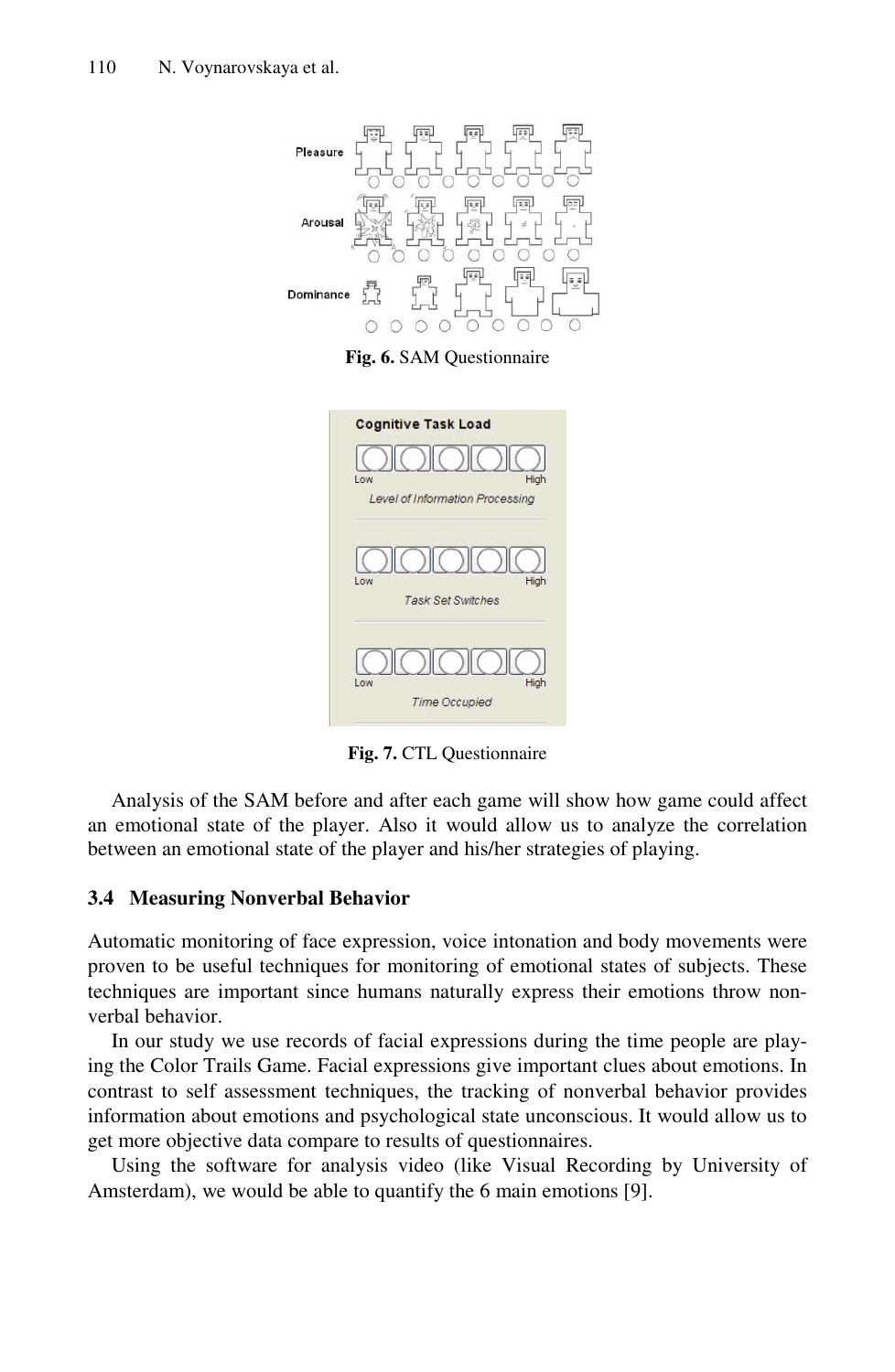#### **3.5 Social Network Analysis**

Finally, to describe the relation between participants and analyze how the relations are developing through the time, we use Social Network Analysis (SNA). The objective of SNA is to understand the pattern and content of the interactions that take place within and between social units. For this reason, such analysis brings fresh methodological and conceptual power to tests of the contact hypothesis. SNA defines networks as sets of ties linking several individuals. Ties or contacts may be of different kinds, formal or informal, frequent or infrequent, affect-laden or purely utilitarian. Network analysts use the terms "transactional content" or "tie type" to identify the type of exchange or relationship that takes place between actors in a network [15]. SNA approach allow not only to draw a 'map of ties' between structures/ institutions/ societies as macro-level of social reality, but, in addition, to track changes that occur with these 'actors' during social transformations in the contexts of interconnections at the micro-level (meaning connections between individuals, households or organizations).

In this way SNA provides a powerful method for description and representation of results, collected by different kind of measuring techniques, used in the present study.

### **4 Discussion**

#### **4.1 Mars-500 Experiment: 520 Days Isolation**

By now, we combine two approaches to measure mental states of the isolated groups of people in attempt to predict arising conflicts in the group. The first is based on analysis of the subjectivity during play of a negotiation game which is verified with the second approach that relies on direct measurements of the nonverbal behavior of the participants. Our initial analysis of the game subjectivity outcomes were based on the 105 days trial. The analysis showed that there were not significant deviations from the logical choices of the proposers or the responders. This may mean that not extreme situations or noticeable changes in the emotional state of the players took place during the 105 days isolation. However, the reason could be that the negotiation game outcomes by itself are not informative about the emerging conflict situations. The highly educated and performance oriented astronauts trainees may be able to suppress their emotional tension during the task of a game play.

We expect that during the longer isolation period the relations between crew members can become more intense. Related experiments have shown that typing intervals, facial expressions and gestures give clearer indication about the emotional tensions, so we can correlate the game outcomes results with these measurements. In connection with the Mission Execution Crew Assistant (MECA) by TNO [19, 20], we have an unique possibility to test our design within MARS- 500 experiment. MARS-500 provides a unique test platform, because of its setting in which a small crew is isolated for a long duration to simulate a manned Mars mission. In this setting, more prolonged or repeated usage of MECA/AMHA can be tested. A major focus of MECA/AMHA is to support team resilience by monitoring team member's performance (i.e., the effectiveness and efficiency of operations and the related refreshment trainings for nominal and off-nominal situations) and corresponding condition (i.e., the appropriateness of his or her cognitive and affective responses). In the MARS-500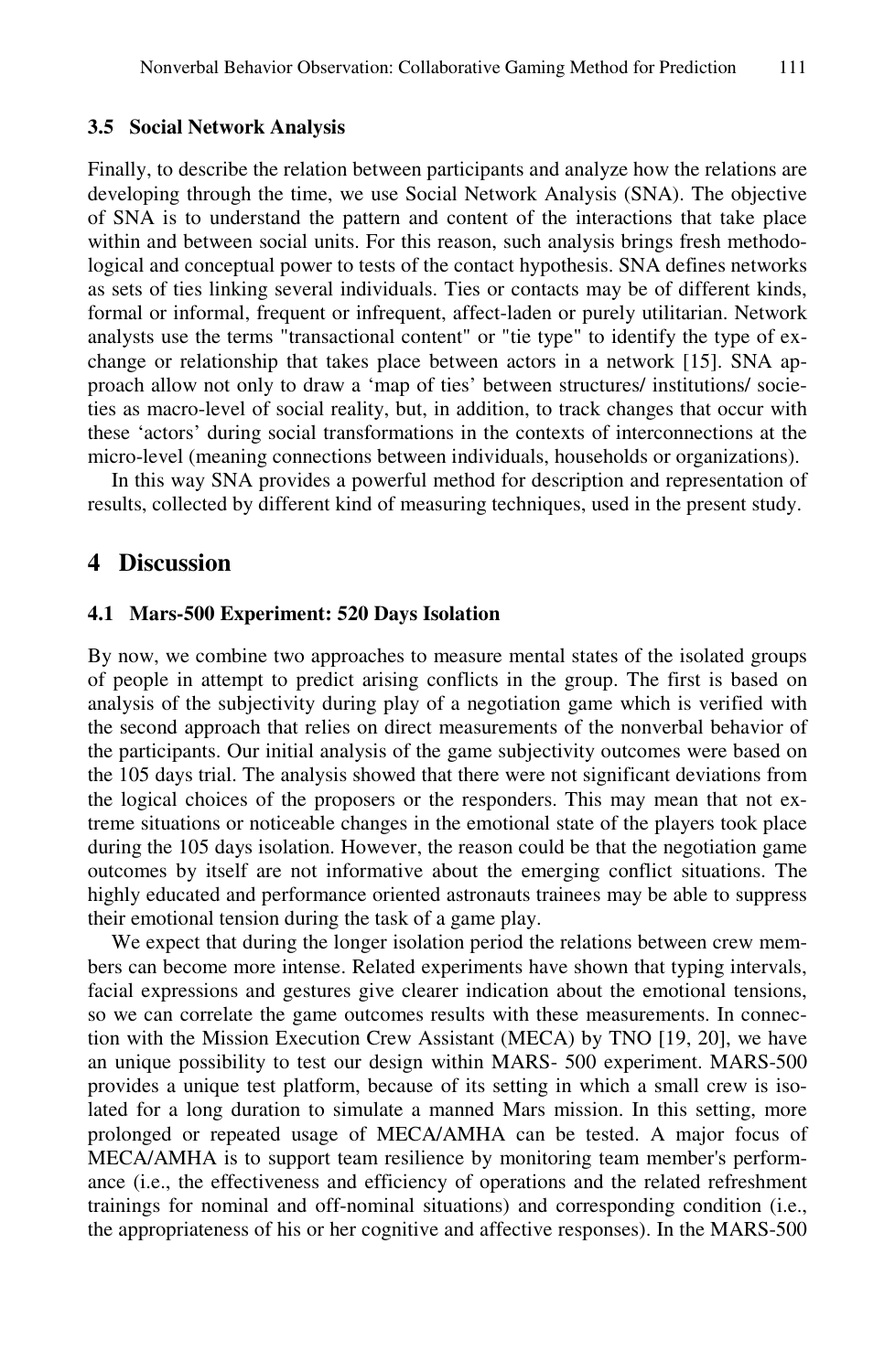program, we will select a small set of core elements of MECA/AMHA that need this type of prolonged evaluation: a diagnostic method to measure psychosocial crew status, a feedback mechanism, and support for crew planning. The objective of this evaluation is to improve the requirements baseline and its design rationale for these elements, and to refine the corresponding models and methods. The setting is as follows:

- Two groups of three astronauts who train and game once a week for half an hour (incl. procedure training and an entertainment game).
- The astronauts communicate via chat.
- MECA/AMHA collects information on crew condition (social network, emotional state) and performance (effectiveness and efficiency of operations during the training and gaming).
- MECA/AMHA provides (simple) feedback on crew condition and performance.

## **4.2 Web-Based Experiment**

To get quantitative data, we are running an additional web-based study. For this purpose the web-site with Colored Trails Game has been developed.



**Fig. 8.** Screenshot of the Colored Trails Game web site

The research questions for this experiment, apart to get quantitative data, are:

- how the CT game can develop the patterns of existing relationships between people;
- how the CT game can create the relationships between people;
- how the CT game can monitor the behavior.

In these settings we are planning:

- 5-6 groups (by 3 person each) people who know each other
- 5-6 groups (by 3 person each) people who don't know each other
- About 15-20 groups of three people, which are know each other well and/or working together.
- Three sessions per week.
- The duration of the experiment is 15-18 sessions (5-6 weeks).

By the end of the experimental part of the project, we would be able to do data analysis. Two different experimental settings provide an opportunity for cross validation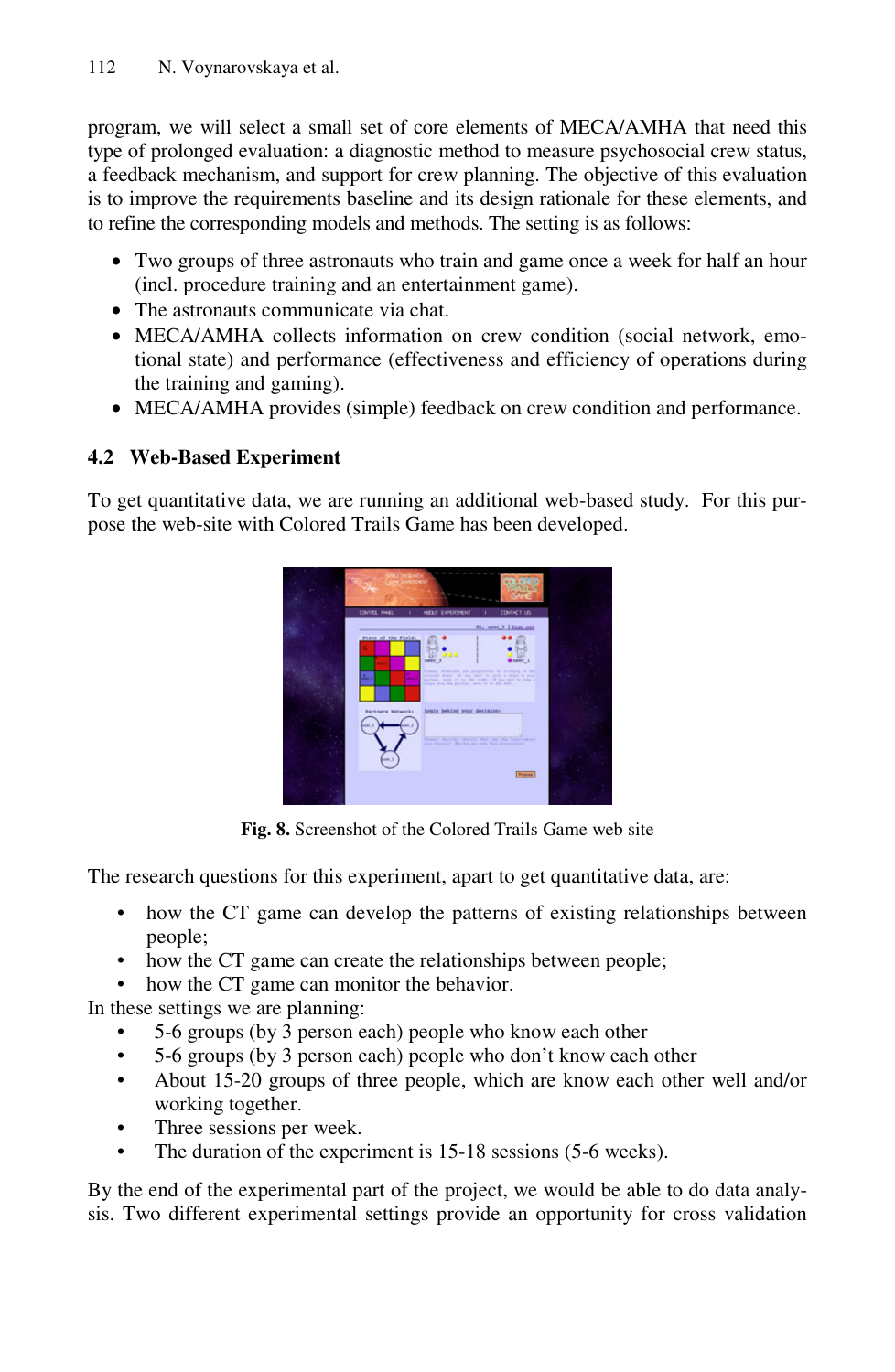and answer the question of transferability of results obtained with a single experiment with fixed constrains.

**Acknowledgments.** The AMHA project is supported by NWO User Support Program Space Research. The project number is ALW-GO-MG/07-13.

The authors would like to thank the management and the work group of the Mission Execution Crew Assistant (MECA) project, and particularly Prof. Mark Neerincx, for support and collaboration.

We also are grateful to Vadim Guschin, the chief researcher at the Institute of Biomedical Problems, for support with preparation and conduct AMHA-experiment for Mars-500 study.

## **References**

- 1. Kanas, N., Salnitsky, V., Grund, E., Gushin, V.: Social and cultural issues during Shuttle/Mir space missions. Acta Astronautica 47(2-9), 647–655 (2000)
- 2. Manzey, D.: Human missions to Mars: new psychological challenges and research issues. Acta Astronautica 55, 781–890 (2004)
- 3. Gushin, V.: Psychological countermeasures during space missions: russian experiences. Journal of Gravitational Physiology 9(1), 311–312 (2002)
- 4. Hennes, D., Tuyls, K., Neerincx, M.A., Rauterberg, G.W.M.: Micro-Scale Social Network Analysis for Ultra-Long Space Flights. In: IJCAI-09/SMC-IT-09/IWPSS-09 Workshop on Artificial Intelligence in Space (2009)
- 5. Hennes, D., Tuyls, K., Rauterberg, G.W.M.: State-Coupled Replicator Dynamics. In: 8th International Joint Conference on Autonomous Agents and Multi-Agent Systems (AAMAS 2009), pp. 789–796 (2009)
- 6. Hennes, D., Tuyls, K., Rauterberg, G.W.M.: Formalizing Multi-state Learning Dynamics. In: IEEE/WIC/ACM International Conference on Web Intelligence and Intelligent Agent Technology (IAT 2008), vol. 2, pp. 266–272 (2008)
- 7. Rauterberg, G.W.M., Neerincx, M.A., Tuyls, K., Loop, J.: Entertainment computing in the Orbit. New Frontiers for Entertainment Computing 279, 59–70 (2008)
- 8. Gaal, Y., Grosz, B.J.: Colored Trails: A Formalism for Investigating Decision-making in Strategic Environments (2005)
- 9. Valenti, R., Sebe, N., Gever, T.: Facial Expression Recognition: a Fully integrated approach (2007)
- 10. John, O.P., Srivastava, S.: The Big-Five Trait Taxonomy: History, Measurement, and Theoretical Perspectives (2005)
- 11. Camerer, C.F.: Behavioral Game Theory: Thinking, Learning, and Teaching (2001)
- 12. Harvey, R.J., Murry, W.D., Markham, S.E.: A "Big Five" Scoring System for the Myers-Briggs Type Indicator (1995)
- 13. Bradley, M.M., Lang, P.J.: Measuring Emotions: the Self-Assesment Manikin and the Semantic Differential. J. Behav. Ther. and Exp. Psychiat. 25(I), 49–59 (1994)
- 14. Tsonos, D., Kouroupetroglou, G.: A Methodology for the Extraction of Reader's Emotional State Triggered from Text Typography. Tools in Artificial Intelligence, 139–154 (2008)
- 15. Nelson, E.: The Strength of Strong Ties: Social Networks and Intergroup Conflict in Organizations. The Academy of Management Journal 32(2), 377–401 (1989)